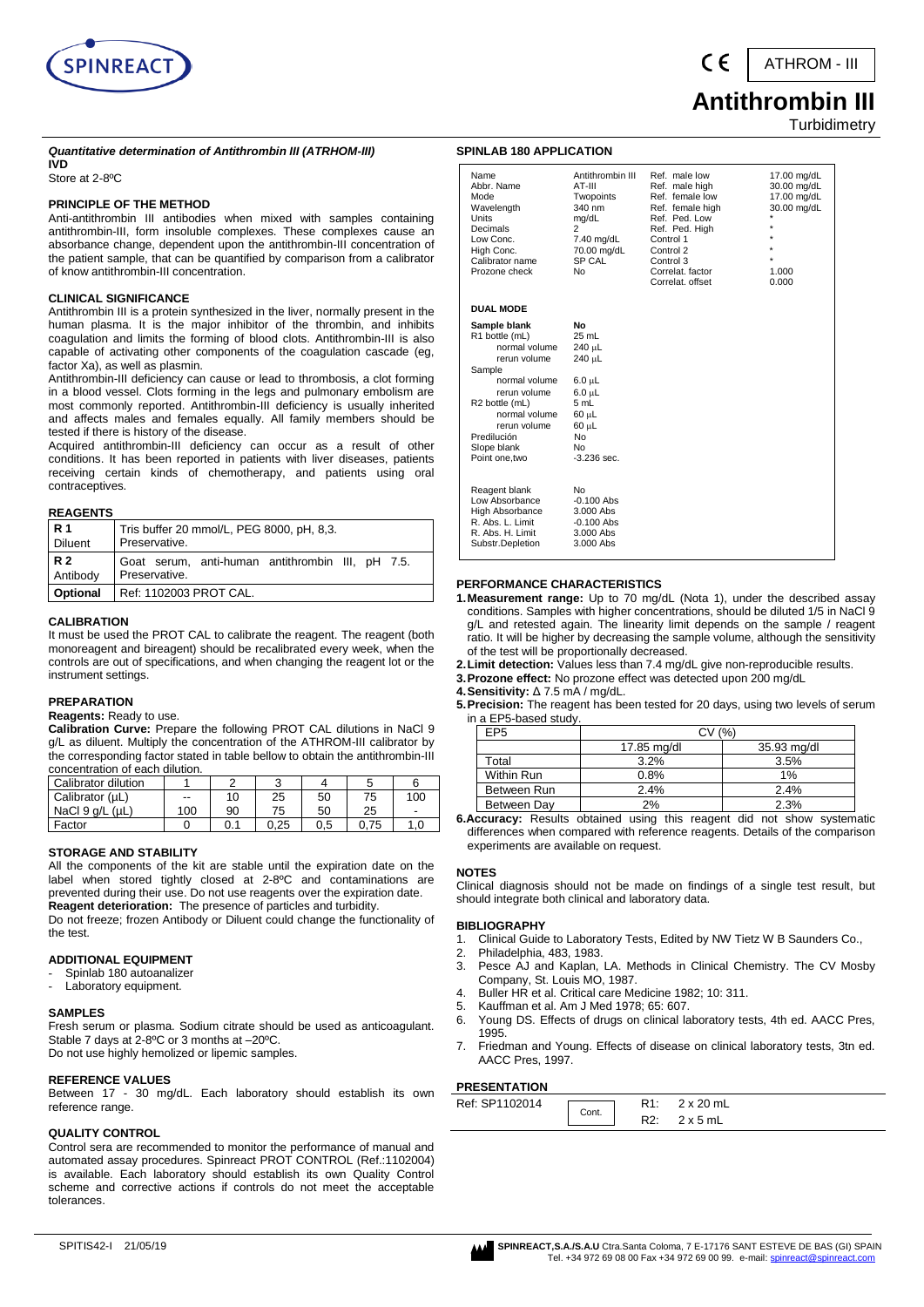

ATHROM - III

# **Antitrombina III**

Turbidimetría

## *Determinación cuantitativa de Antitrombina III (ATRHOM-III)*

## **IVD**

Conservar a 2-8ºC

#### **PRINCIPIO DEL METODO**

Los anticuerpos antitrombina III forman compuestos insolubles cuando se combinan con la antitrombina III de la muestra del paciente, ocasionando un cambio de absorbancia proporcional a la concentración de antitrombina III en la muestra, y que puede ser cuantificada por comparación con un calibrador de antitrombina III de concentración conocida.

#### **SIGNIFICADO CLINICO**

La antitrombina III es una proteína sintetizada en el hígado, normalmente presente en el plasma humano. Es el inhibidor más importante de la trombina, e inhibe la coagulación y limita la formación de coágulos sanguíneos. La antitrombina III activa otros componentes de la cascada de coagulación (ej, factor Xa), así como la plasmina.

El déficit de antitrombina III puede causar o conducir a la trombosis, la formación de coágulos en los vasos sanguíneos. Los coágulos que se forman en las extremidades inferiores y el embolismo pulmonar son ejemplos típicos. La deficiencia de antitrombina III es normalmente hereditaria y afecta tanto a hombres como mujeres. Todos los miembros de una misma familia afectada por esta enfermedad deberían controlarse. La deficiencia de antitrombina III adquirida puede aparecer como resultado de otras condiciones tales enfermedades hepáticas, tratamientos de quimioterapia, o el uso de contraceptivos orales.

#### **REACTIVOS**

| R 1              | Tampón tris 20 mmol/L, PEG 8000, pH, 8,3.             |
|------------------|-------------------------------------------------------|
| <b>Diluyente</b> | Conservante.                                          |
| R 2              | Suero de cabra, anti-antitrombina III humana, pH 7,5. |
| Anticuerpo       | Conservante.                                          |
| <b>Opcional</b>  | Ref: 1102003 PROT CAL.                                |

#### **CALIBRACIÓN**

Debe utilizarse el PROT CAL para la Calibración. El reactivo (tanto monoreactivo como bireactivo) se debe recalibrar cada semana, cuando los controles están fuera de especificaciones, y cuando el lote de reactivo o la configuración del instrumento cambia.

#### **PREPARACION**

## **Reactivos:** Listos para el uso.

**Curva de Calibración:** Preparar las siguientes diluciones del PROT CAL en NaCl 9 g/L como diluyente. Para obtener las concentraciones de cada dilución de antitrombina III, multiplicar la concentración de antitrombina III del calibrador por el factor correspondiente indicado en la tabla:

| Dilución calibrador     |     |    |      |     |      |     |
|-------------------------|-----|----|------|-----|------|-----|
| Calibrador (µL)         | --  |    | 25   | 50  | 75   | 100 |
| NaCl $9$ q/L ( $\mu$ L) | 100 | 90 | 75   | 50  | 25   | -   |
| Factor                  |     |    | 0.25 | 0.5 | 0.75 | 1,0 |

#### **CONSERVACION Y ESTABILIDAD**

Todos los componentes del kit son estables hasta la fecha de caducidad cuando se mantienen los viales bien cerrados a 2-8ºC, y se evita la contaminación durante su uso. No utilizar reactivos que hayan sobrepasado la fecha de caducidad.

**Indicadores de deterioro**: Presencia de partículas y turbidez.

No congelar; la congelación del Anticuerpo o Diluyente puede afectar la funcionalidad de los mismos.

#### **MATERIAL ADICIONAL**

- Autoanalizador Spinlab 180
- Equipamiento habitual de laboratorio.

#### **MUESTRAS**

Suero o plasma fresco, recogido con citrato sódico como anticoagulantes. Estable 7 días a 2-8ºC o 3 meses a -20ºC.

No utilizar muestras altamente hemolizadas o lipémicas.

#### **VALORES DE REFERENCIA**

Entre 17 – 30 mg/dL. Es recomendable que cada laboratorio establezca sus propios valores de referencia.

#### **CONTROL DE CALIDAD**

Se recomienda utilizar sueros control para controlar los ensayos tanto en procedimiento manual como en automático. Spinreact dispone del PROT CONTROL Ref: 1102004.

Cada laboratorio debería establecer su propio Control de Calidad y establecer correcciones en el caso de que los controles no cumplan con las tolerancias exigidas.

| <b>APLICACIÓN AL SPINLAB 180</b> |                            |                                      |                            |
|----------------------------------|----------------------------|--------------------------------------|----------------------------|
| Nombre<br>Nombre abreviado       | Antitrombina III<br>AT-III | Ref. Hombre Inf.<br>Ref. Hombre Sup. | 17.00 mg/dL<br>30.00 mg/dL |
| Modo                             | Twopoint                   | Ref. Mujer Inf.                      | 17.00 mg/dL                |
| Long. ondas                      | 340 nm                     | Ref. Mujer Sup.                      | 30.00 mg/dL                |
| Unidades                         | mg/dL                      | Ref. Ped. Inf.                       | *                          |
| <b>Decimales</b>                 | $\overline{2}$             | Ref. Ped. Sup.                       | $\ast$                     |
| Conc. Inferior                   | 7.40 mg/dL                 | Control 1                            |                            |
| Conc. Superior                   | 70.00 mg/dL                | Control 2                            |                            |
| Calibrador                       | CAL PS                     | Control 3                            |                            |
| Chequeo prozona                  | Nο                         | Factor correl.                       | 1.000                      |
|                                  |                            | Offset de correl.                    | 0.000                      |
| <b>MODO DUAL</b>                 |                            |                                      |                            |
| <b>Blanco muestra</b>            | No                         |                                      |                            |
| Frasco R1 (mL)                   | 25 mL                      |                                      |                            |
| Vol. normal                      | 240 µL                     |                                      |                            |
| Vol. repet.                      | 240 µL                     |                                      |                            |
| Muestra                          |                            |                                      |                            |
| Vol. normal                      | $6.0 \mu L$                |                                      |                            |
| Vol. repet.                      | $6.0 \mu L$                |                                      |                            |
| Frasco R2 (mL)                   | 5 mL                       |                                      |                            |
| Vol. normal                      | 60 µL                      |                                      |                            |
| Vol. repet.                      | 60 µL                      |                                      |                            |
| Predilución                      | No.                        |                                      |                            |
| Pendiente Blco.                  | No                         |                                      |                            |
| 1er,2º punto                     | $-3.236$ sec.              |                                      |                            |
| Blanco reactivo                  | No                         |                                      |                            |
| Absorbancia inf.                 | $-0.100$ Abs               |                                      |                            |
| Absorbancia sup.                 | 3.000 Abs                  |                                      |                            |
| Lim.Inf. Abs. React.             | $-0.100$ Abs               |                                      |                            |
| Lim.Sup. Abs. React.             | 3.000 Abs                  |                                      |                            |
| Agotam. sustrato                 | 3.000 Abs                  |                                      |                            |

## **CARACTERISTICAS DEL METODO**

- 1.Rango de medida: hasta 70 mg/dL en las condiciones descritas del ensayo. Las muestras con valores superiores deben diluirse 1/5 con NaCl 9 g/L y ensayarse de nuevo. El intervalo de medida depende de la relación muestra/reactivo. Disminuyendo el volumen de muestra, se aumenta el límite superior del intervalo de medida, aunque se reduce la sensibilidad.
- 2.Límite de detección: valores por debajo de 7,4 mg/dL dan lugar a resultados poco reproducibles.
- 3.Sensibilidad: 7,5 mA / mg/dL.
- 4.Efecto prozona: No se observa hasta valores de 200 mg/dL.
- 5.Precisión: El reactivo ha sido probado durante 20 días con dos niveles diferentes de suero en un estudio basado en las normas EP5 (NCCLS).

| EP <sub>5</sub> |             | (%`         |
|-----------------|-------------|-------------|
|                 | 17.85 mg/dl | 35.93 mg/dl |
| Total           | 3.2%        | 3.5%        |
| Within Run      | 0.8%        | 1%          |
| Between Run     | 2.4%        | 2.4%        |
| Between Day     | 2%          | 2.3%        |

6.Exactitud: El comportamiento de este método fue comparado con reactivos de referencia. Los resultados obtenidos no muestran diferencias significativas. Los detalles del estudio están disponibles bajo solicitud.

#### **NOTAS**

El diagnóstico clínico no debe realizarse únicamente con los resultados de un único ensayo, sino que debe considerarse al mismo tiempo los datos clínicos del paciente.

## **BIBLIOGRAFIA**

- 1. Clinical Guide to Laboratory Tests, Edited by NW Tietz W B Saunders Co., Philadelphia, 483, 1983.
- 2. Pesce AJ and Kaplan, LA. Methods in Clinical Chemistry. The CV Mosby Company, St. Louis MO, 1987.
- Buller HR et al. Critical care Medicine 1982; 10: 311.
- 4. Kauffman et al. Am J Med 1978; 65: 607.
- 5. Young DS. Effects of drugs on clinical laboratory tests, 4th ed. AACC Pres, 1995.
- 6. Friedman and Young. Effects of disease on clinical laboratory tests, 3tn ed. AACC Pres, 1997.

#### **PRESENTACION**

| .              |       |                 |
|----------------|-------|-----------------|
| Ref: SP1102014 |       | 2 x 20 mL       |
|                | Cont. | $2 \times 5$ mL |

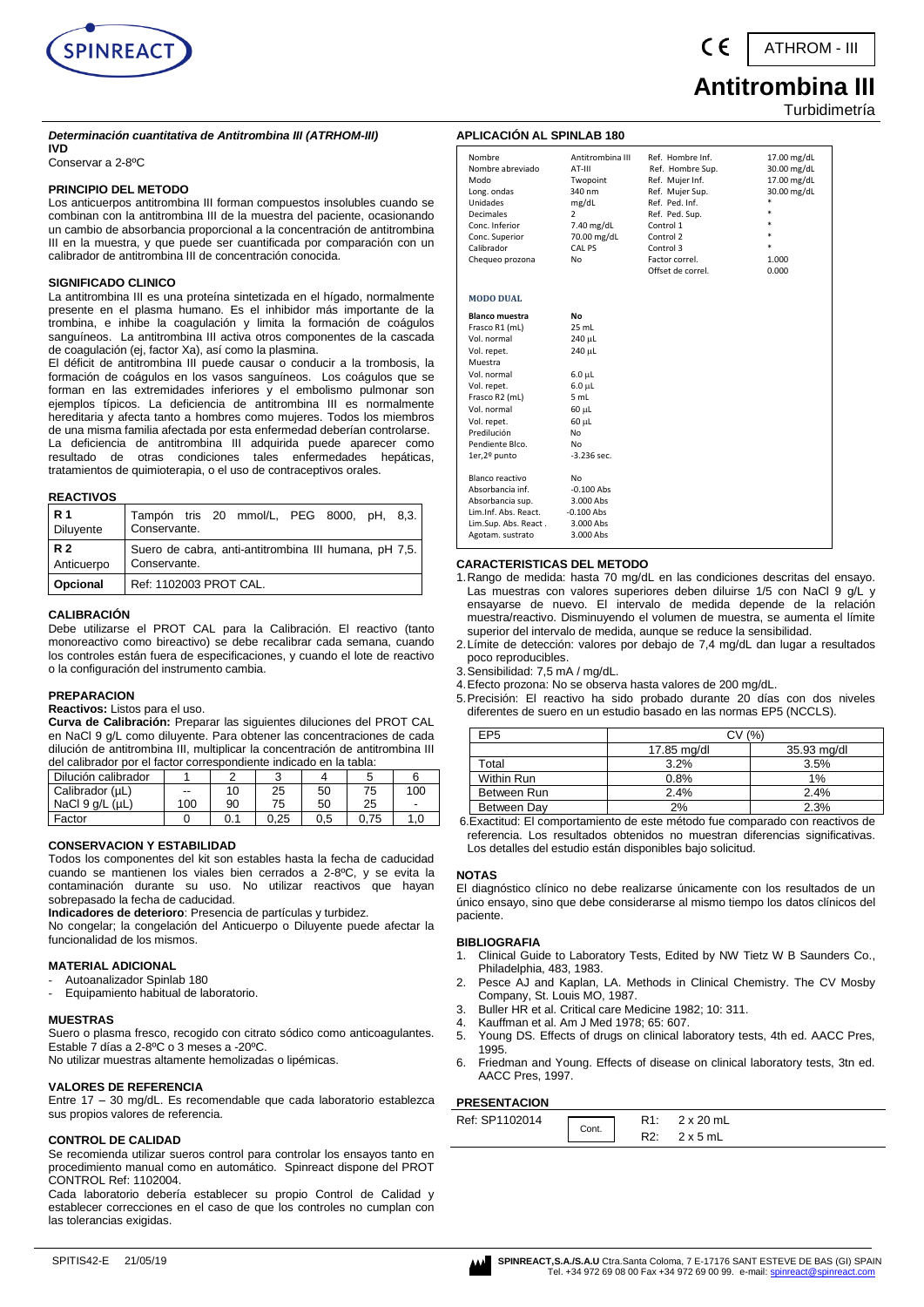

#### *Détermination quantitative d'Antithrombine III (ATRHOM-III)* **IVD**

Conserver à 2 - 8ºC.

#### **USAGE RECOMMANDÉ**

Essai turbidimétrique pour la quantification d'antithrombine III en sérum ou plasma humain.

#### **PRINCIPE DE LA MÉTHODE**

Les anticorps antithrombine III forment des composés insolubles quand ils sont associés avec l'antithrombine III de l'échantillon du patient, occasionnant un changement d'absorbance proportionnel à la concentration d'antithrombine III dans l'échantillon, et qui peut être quantifiée par comparaison avec un calibreur d'antithrombine III de concentration connue.

#### **SIGNIFICATION CLINIQUE**

L'antithrombine III est une protéine synthétisée dans le foie, normalement présente dans le plasma humain. Il s'agit du plus important inhibiteur de la thrombine, et il inhibe la coagulation et limite la formation de caillots sanguins. L'antithrombine III active d'autres composants de la cascade de coagulation (p. ex. facteur Xa), ainsi que la plasmine.

Le déficit d'antithrombine III peut causer ou conduire à la thrombose, la formation de caillots dans les vaisseaux sanguins. Les caillots qui se forment dans les extrémités inférieures et l'embolisme pulmonaire sont des exemples typiques. La déficience d'antithrombine III est généralement héréditaire et elle touche autant les hommes que les femmes. Tous les membres d'une même famille affectée par cette maladie devraient être contrôlés.

La déficience d'antithrombine III acquise peut apparaître comme résultat d'autres conditions telles que des maladies hépatiques, des traitements de chimiothérapie, ou l'usage de contraceptifs oraux.

#### **RÉACTIFS**

| Diluant (R1)   | Tampon tris 20 mmol/L, PEG 8000, pH, 8,3.<br>Conservateur.           |  |  |  |  |
|----------------|----------------------------------------------------------------------|--|--|--|--|
| Anticorps (R2) | Sérum de chèvre, antithrombine III humaine, pH 7,5.<br>Conservateur. |  |  |  |  |
| En option :    | Réf : 1102003 PROT CAL.                                              |  |  |  |  |

#### **ÉTALONNAGE**

Pour l'étalonnage il faut utiliser le PROT CAL. Le réactif (aussi bien monoréactif que biréactif) doit être recalibré chaque semaine, quand les contrôles sont en dehors des spécifications, et quand le lot de réactif ou la configuration de l'instrument change.

## **PRÉPARATION**

#### **Réactifs :** Prêt à l'usage.

**Courbe d'étalonnage :** Préparer les dilutions suivantes du PROT CAL en ClNa 9 g/L comme diluant. Pour obtenir les concentrations de chaque dilution d'antithrombine III, multiplier la concentration d'antithrombine III du calibreur par le facteur correspondant indiqué dans le tableau :

| Dilution calibreur      |     |     |      |     |      |     |
|-------------------------|-----|-----|------|-----|------|-----|
| Calibreur (µL)          | $-$ | 10  | 25   | 50  | 75   | 100 |
| NaCl $9$ $a/L$ ( $uL$ ) | 100 | 90  | 75   | 50  | 25   | -   |
| Facteur                 |     | 0.1 | 0.25 | 0.5 | 0.75 |     |

#### **CONSERVATION ET STABILITÉ**

Tous les composants du kit sont stables jusqu'à la date d'expiration quand les flacons sont gardés bien fermés à 2-8ºC, et que la contamination est évitée au cours de leur utilisation. Ne pas utiliser de réactifs qui ont dépassé la date d'expiration.

**Indicateurs de détérioration :** Présence de particules et de turbidité. Ne pas congeler, la congélation de l'anticorps ou du diluant peut affecter leur fonctionnalité.

#### **MATÉRIEL SUPPLÉMENTAIRE**

- Auto-analyseur SPINLAB 180
- Equipement classique de laboratoire.

## **ÉCHANTILLONS**

Sérum ou plasma frais, recueilli avec citrate sodique comme anticoagulants. Stable 7 jours à 2-8°C ou 3 mois à -20°C.

Ne pas utiliser d'échantillons fortement hémolysés ou lypémiques.

#### **VALEURS DE RÉFÉRENCE**

Entre 17 – 30 mg/dL. Chaque laboratoire devrait établir ses propres valeurs de référence.

#### **CONTRÔLE DE QUALITÉ**

Il est recommandé d'utiliser des sérums de contrôle, afin de contrôler les essais aussi bien lors de procédures manuelles qu'automatiques. Spinreact dispose du PROT CONTROL Réf : 1102004.

Chaque laboratoire doit établir son propre Contrôle de Qualité et des corrections en cas de non-conformité des contrôles en termes de tolérances exigées.

## **APPLICATION AU SPINLAB 180**

| Name                          | Antithrombin III | Ref. male low    | $17.00$ mg/dL |
|-------------------------------|------------------|------------------|---------------|
| Abbr. Name                    | $AT-III$         | Ref. male high   | $30.00$ mg/dL |
| Mode                          | Twopoints        | Ref. female low  | $17.00$ mg/dL |
| Wavelength                    | 340 nm           | Ref. female high | $30.00$ mg/dL |
| Units                         | mg/dL            | Ref. Ped. Low    | *             |
| Decimals                      | 2                | Ref. Ped. High   | $\pm$         |
| Low Conc.                     | $7.40$ mg/dL     | Control 1        | $\pm$         |
| High Conc.                    | 70.00 mg/dL      | Control 2        | ×.            |
| Calibrator name               | <b>SP CAL</b>    | Control 3        | $\pm$         |
| Prozone check                 | N <sub>0</sub>   | Correlat. factor | 1.000         |
|                               |                  | Correlat. offset | 0.000         |
| <b>DUAL MODE</b>              |                  |                  |               |
|                               |                  |                  |               |
| Sample blank                  | No               |                  |               |
| R1 bottle (mL)                | $25$ mL          |                  |               |
| normal volume                 | 240 µL           |                  |               |
| rerun volume                  | 240 µL           |                  |               |
| Sample                        |                  |                  |               |
| normal volume                 | $6.0 \mu L$      |                  |               |
| rerun volume                  | $6.0 \mu L$      |                  |               |
| R <sub>2</sub> bottle (mL)    | 5mL              |                  |               |
| normal volume                 | $60 \mu L$       |                  |               |
| rerun volume                  | $60 \mu L$       |                  |               |
| Predilución<br>N <sub>0</sub> |                  |                  |               |
| Slope blank                   | No               |                  |               |
| Point one, two                | $-3.236$ sec.    |                  |               |
| Reagent blank                 | No               |                  |               |
| Low Absorbance                | $-0.100$ Abs     |                  |               |
| <b>High Absorbance</b>        | 3.000 Abs        |                  |               |
| R. Abs. L. Limit              | $-0.100$ Abs     |                  |               |
| R. Abs. H. Limit              | 3.000 Abs        |                  |               |
| Substr.Depletion              | 3.000 Abs        |                  |               |
|                               |                  |                  |               |

 $\epsilon$ 

#### **CARACTÉRISTIQUES DE LA MÉTHODE**

- **1.**Limite de linéarité: jusqu'à 70 mg/dL dans les conditions décrites de l'essai. Les échantillons avec des valeurs supérieures doivent être dilués 1/5 avec NaCl 9 g/L et testés à nouveau. L'intervalle de mesure dépend du rapport échantillon/réactif. En réduisant le volume d'échantillon, on augmente la limite supérieure de l'intervalle de mesure, même si la sensibilité est réduite.
- **2.**Limite de détection : les valeurs en dessous de 7,4 mg/dL entraînent des résultats peu reproductibles.
- **3.**Sensibilité: 7,5 mA / mg/dL.
- **4.**Effet prozone: Aucun effet prozone n'a été observé jusqu'à des valeurs de 200 mg/dL.
- **5.**Précision: Le réactif a été testé pendant 20 jours avec deux niveaux de sérum différents dans une étude basée sur les normes EP5 (NCCLS).

| EP5                 | (9/2)       |             |  |
|---------------------|-------------|-------------|--|
|                     | 17,85 mg/dL | 35,93 mg/dL |  |
| Total               | 3.2%        | 3.5%        |  |
| Pendant l'exécution | 0.8%        | 1%          |  |
| Entre l'exécution   | 2.4%        | 2.4%        |  |
| Entre jours         | 2%          | 2.3%        |  |

**6.**Exactitude: Le comportement de cette méthode a été comparé avec des réactifs de référence. Les résultats obtenus ne montrent pas de différences significatives. Les détails de l'étude sont disponibles sur demande.

Les caractéristiques de la méthode peuvent varier selon l'analyseur utilisé.

#### **BIBLIOGRAPHIE**

- 1. Clinical Guide to Laboratory Tests, Edited by NW Tietz W B Saunders Co.,Philadelphia, 483, 1983.
- 2. Pesce AJ and Kaplan, LA. Methods in Clinical Chemistry. The CV Mosby Company, St. Louis MO, 1987.
- 3. Buller HR et al. Critical care Medicine 1982; 10: 311.
- 4. Kauffman et al. Am J Med 1978; 65: 607.
- 5. Young DS.Effects of drugs on clinical laboratory tests, 4th ed. AACC Pres, 1995.
- 6. Friedman and Young. Effects of disease on clinical laboratory tests, 3tn ed. AACC Pres, 1997.

#### **REMARQUES**

Le diagnostic clinique ne doit pas être réalisé uniquement avec les résultats d'un seul essai, mais doit également tenir compte des données cliniques du patient.

## **PRÉSENTATION**

| Ref: SP1102014 | $\overline{\text{Cont.}}$ |             | R1: 2 x 20 mL   |
|----------------|---------------------------|-------------|-----------------|
|                |                           | <b>D</b> 2. | $2 \times 5$ mL |



| <b>Antithrombine III</b> |  |
|--------------------------|--|
| Turbidimétrie            |  |

ATHROM - III